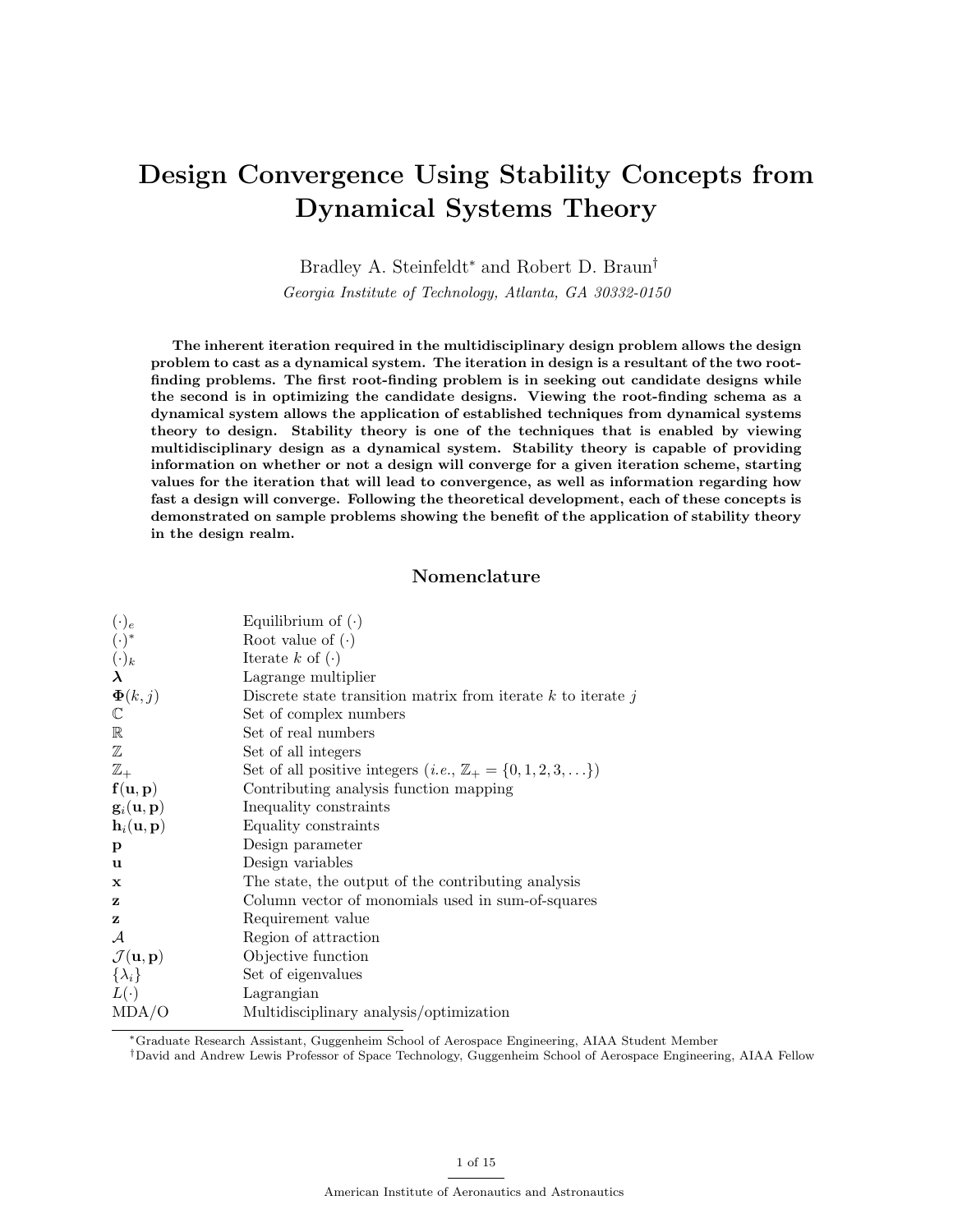# I. Introduction

Complex system design is comprised of analyses from numerous disciplines. When each of the disciplines use the same information, have a common set of assumptions, and satisfy the constraints imposed on the design, the design is said to be converged. The convergence process for complex, multidisciplinary designs is typically lengthy without and is typically undertaken without the knowledge whether a converged design even exists. Dynamical systems theory is a well researched field and there is an inherent analogue between the multidisciplinary design problem and dynamical systems theory.<sup>1–7</sup> In Ref. 8, formalism and example applications of casting the multidisciplinary design problem as a dynamical system is provided and it is shown that design is fundamentally a root-finding problem, which can be thought of as a discrete dynamical system.

This work discusses some of the theoretical constructs required to view the design problem as a dynamical system. It then builds upon these foundations to provide a specific application of how dynamical system theory can be used in the convergence process of multidisciplinary design. In particular, concepts from the stability domain of dynamical system theory are applied to multidisciplinary design in order to identify:

- 1. Whether a feasible design exists (for a given iteration scheme)
- 2. Whether an optimal design exists (for a given iteration scheme)
- 3. The range of initial values that can be used to converge the design
- 4. The rate at which the design will converge

Each of these is an enhancement compared to current multidisciplinary design and analysis (MDA/O) techniques enabled by viewing iterative relationships formed in the convergence of the design problem as a dynamical system.

## II. Viewing the Multidisciplinary Design Problem as a Dynamical System

#### II.A. Identification of Candidate Designs

Identifying candidate designs in multidisciplinary systems can be thought of as the process of finding the root of a function. Consider a multidisciplinary problem where the analysis variables are described by a multivariable function  $f(u, p)$  where u are the design variables and p are parameters of the problem. Assume that the requirements of the design are given by only equality constraints that are a function of the performance of the system. The performance of the design is described by a multi-variable mapping  $g(f(u, p))$  and the requirements are given by z. In order to meet the requirements it is necessary to adjust the design variables u so that

$$
\mathbf{z} = \mathbf{g}(\mathbf{f}(\mathbf{u}, \mathbf{p})) \tag{1}
$$

Equation (1) can be rewritten as

$$
\mathbf{z} - \mathbf{g}(\mathbf{f}(\mathbf{u}, \mathbf{p})) = \mathbf{0} \tag{2}
$$

The solution  $\mathbf{u}^*$  of Eq. (2) is the root of the system and the process is referred to as root-finding. Since identifying feasible designs within the multidisciplinary design problem requires finding the value of u that satisfies Eq. (2), this process can be thought of as a root-finding problem when an iterative solution method is chosen.

Many numerical methods for finding the root of a function,  $g(x)$ , are dynamical systems since they rely on iterative schemes to identify the root.<sup>1</sup> For instance, the bisection method, secant method, function iteration method, and Newton's method are all iterative techniques that satisfy the requirements of a dynamical system. The choice of iteration method may affect the convergence characteristics of the system.

#### II.B. Design Optimization

In order for a candidate design to be an optimum with respect to some objective function, its performance needs to be evaluated with respect to other potential designs.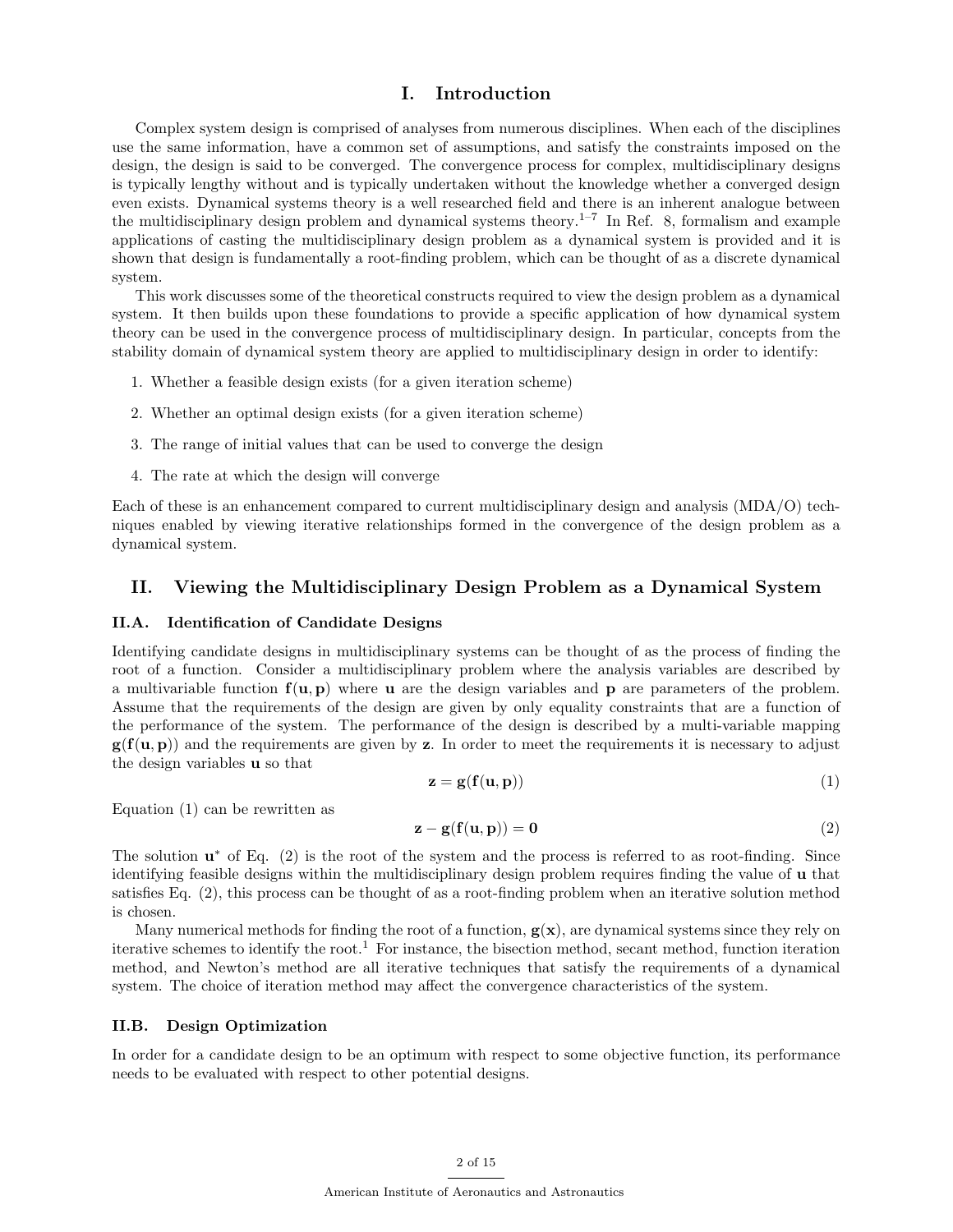The first-order, necessary condition associated with optimization problem given by

Minimize: 
$$
\mathcal{J}(\mathbf{u}, \mathbf{p})
$$
  
\nSubject to:  $g_i(\mathbf{u}, \mathbf{p}) \leq 0$ ,  $i = 1, ..., n_g$   
\n $h_j(\mathbf{u}, \mathbf{p}) = 0$ ,  $j = 1, ..., n_h$   
\nBy varying:  $\mathbf{u}$  (3)

require the a stationary point of the Lagrangian to be defined. For the optimization problem given in Eq. (3), the Lagrangian is

$$
L(\mathbf{u}, \mathbf{p}, \boldsymbol{\lambda}) = \mathcal{J}(\mathbf{u}, \mathbf{p}) + \sum_{i=1}^{n_g} \lambda_i \mathbf{g}_i(\mathbf{u}, \mathbf{p}) + \sum_{j=1}^{n_h} \lambda_{n_g + j} \mathbf{h}_j(\mathbf{u}, \mathbf{p})
$$
(4)

The first-order, necessary conditions for  $\mathbf{u}^*$  to be an optimum are<sup>9</sup>

- 1. **u**<sup>\*</sup> is feasible
- 2.  $\lambda_i \mathbf{g}_i(\mathbf{u}^*, \mathbf{p}) = \mathbf{0}$   $i = 1, \dots, n_g$  and  $\lambda_i \geq 0$

3. 
$$
\nabla_{\mathbf{u}}L(\mathbf{u}, \mathbf{p}, \lambda) = \nabla_{\mathbf{u}}\mathcal{J}(\mathbf{u}, \mathbf{p}) + \sum_{i=1}^{n_g} \lambda_i \nabla_{\mathbf{u}}\mathbf{g}_i(\mathbf{u}, \mathbf{p}) + \sum_{j=1}^{n_h} \lambda_{n_g + j} \nabla_{\mathbf{u}}\mathbf{h}_j(\mathbf{u}, \mathbf{p}) = \mathbf{0}
$$
 with all  $\lambda_i \ge 0$  and  $\lambda_{n_g + j}$ 

unrestricted in sign

Each of the necessary conditions can be considered a root-finding problem by itself. Thus, the optimization process can also be considered as a root-finding problem.

## II.C. Identifying an Optimal Multidisciplinary Design

Multidisciplinary design optimization can be broken down into two steps: (1) identifying feasible designs and (2) identifying the optimal design from the set of feasible candidates. As discussed, both of these steps are root-finding problems. With the choice of an appropriate iterative numerical root-finding scheme, each of these individual steps can be posed as dynamical systems. When combined together, a nested root-finding problem results, whereby the function being optimized is actually a root-finding problem itself. This is shown in Fig. 1

Since both steps of this process are numerical root-finding problems that are described by an autonomous, discrete dynamical system, the theoretical development that follows considers a general autonomous, discrete dynamical system and the example problems demonstrate the use of stability in the convergence process.

## III. Stability Analysis

The concept of stability allows for the identification of feasible designs for given iteration schemes. These iteration schemes can usually be written in the form

$$
\mathbf{x}_{k+1} = \mathbf{f}(\mathbf{x}_k, \mathbf{u}_k) \tag{5}
$$

where  $x$  is the state of the system,  $f$  is a function which describes the time evolution of the system,  $u$  is the input into the system, and  $k$  is the iterate number. A specific instance of Eq. (5) is a linear, discrete dynamical system, which is given by

$$
\mathbf{x}_{k+1} = \mathbf{A}_k \mathbf{x}_k + \mathbf{B}_k \mathbf{u}_k \tag{6}
$$

For a given initial state, a system is stable if the state does not grow beyond the initial state's magnitude. More rigorously, this is defined in terms of equilibrium points of a system. Consider the discrete dynamical system defined by Eq. (5), the equilibrium point is defined as

For a linear dynamical system, given by Eq.  $(6)$ , the equilibrium point is only the origin of the system (*i.e.*,  $\mathbf{x}_e = \mathbf{0}$ .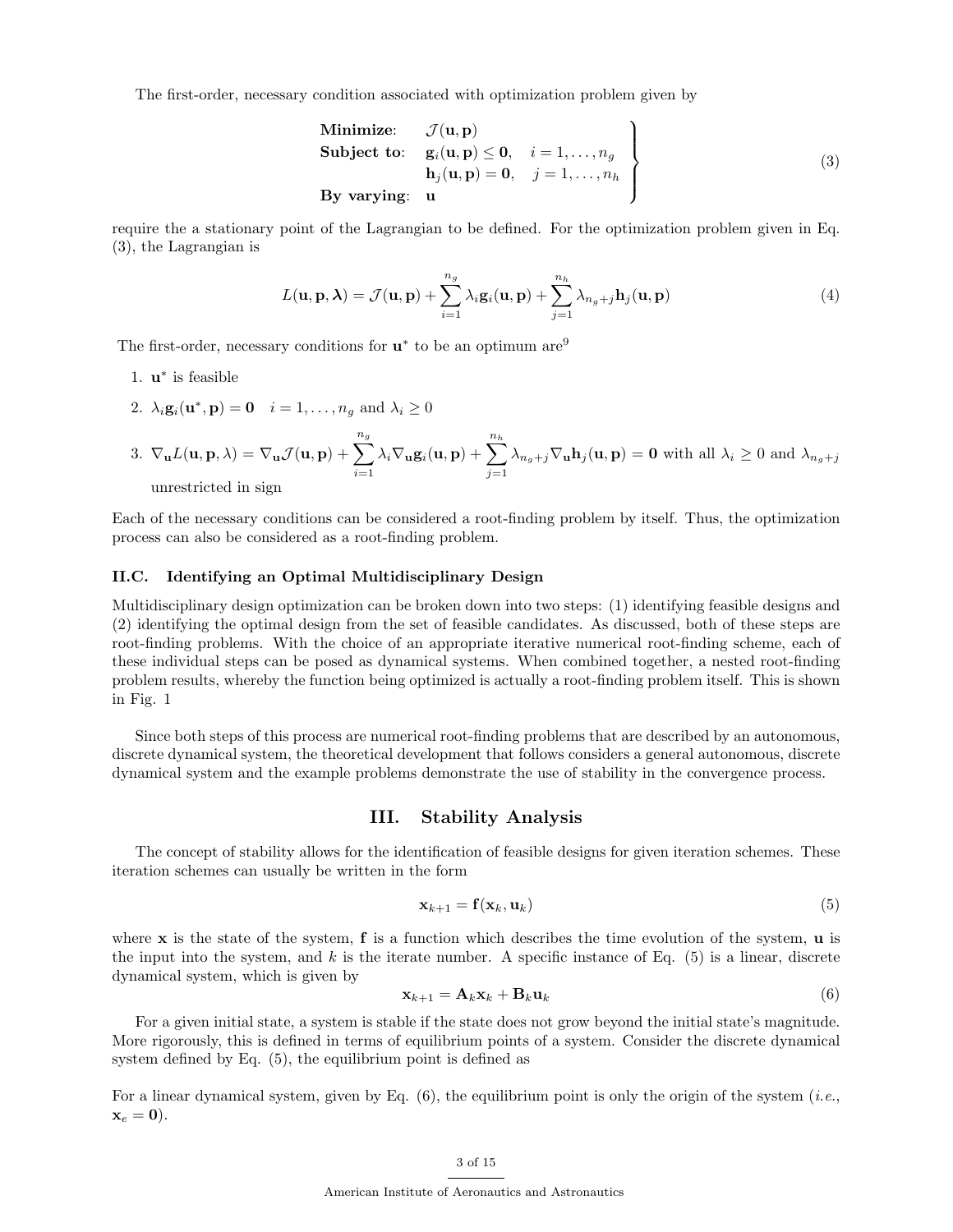

Figure 1. Multidisciplinary design through root-finding.

### Definition: Equilibrium of a Dynamical System

A particular point  $\mathbf{x}_e$  is an *equilibrium point* of the dynamical system given by Eq. (5) if the system's state at iterate  $k = 0$  is  $\mathbf{x}_e$  and  $\forall k \in \mathbb{Z}_+ \setminus \{0\}$ ,  $\mathbf{f}(\mathbf{x}_e, \mathbf{0}) = \mathbf{x}_e$ .

The equilibrium point's stability is defined with regard to the zero-input discrete dynamical system given  $by^{2-5}$ 

$$
\mathbf{x}_{k+1} = \mathbf{f}(\mathbf{x}_k, \mathbf{0}) \quad \left\} \tag{7}
$$
\n
$$
\mathbf{x}_{k=0} = \mathbf{x}_0 \tag{7}
$$

## Definition: Stability

For the system given by Eq. (7), if  $\forall \epsilon > 0$ ,  $\exists \delta(\epsilon, 0) \in (0, \epsilon]$  an equilibrium point of the system is

- stable if  $\forall k > 0$  and  $\parallel \mathbf{x}_0 \parallel < \delta$ ,  $\parallel \mathbf{x}_k \parallel < \epsilon$
- asymptotically stable if
	- 1. the equilibrium point is stable and
	- 2.  $\exists \delta' \in (0, \epsilon]$  such that whenever  $\parallel \mathbf{x}_0 \parallel < \delta'$  the state's evolution satisfies  $\lim_{k\to\infty}$   $\parallel$  **x**<sub>k</sub>  $\parallel$  = 0
- unstable if it is not stable or asymptotically stable

Figures 2 and 3 demonstrate the concept of equilibrium point stability. Figure 2 shows a more intuitive concept of stability while Fig. 3 demonstrates different state trajectories in  $\mathbb{R}^2 \times \mathbb{R}$  and  $\mathbb{R}^2$ .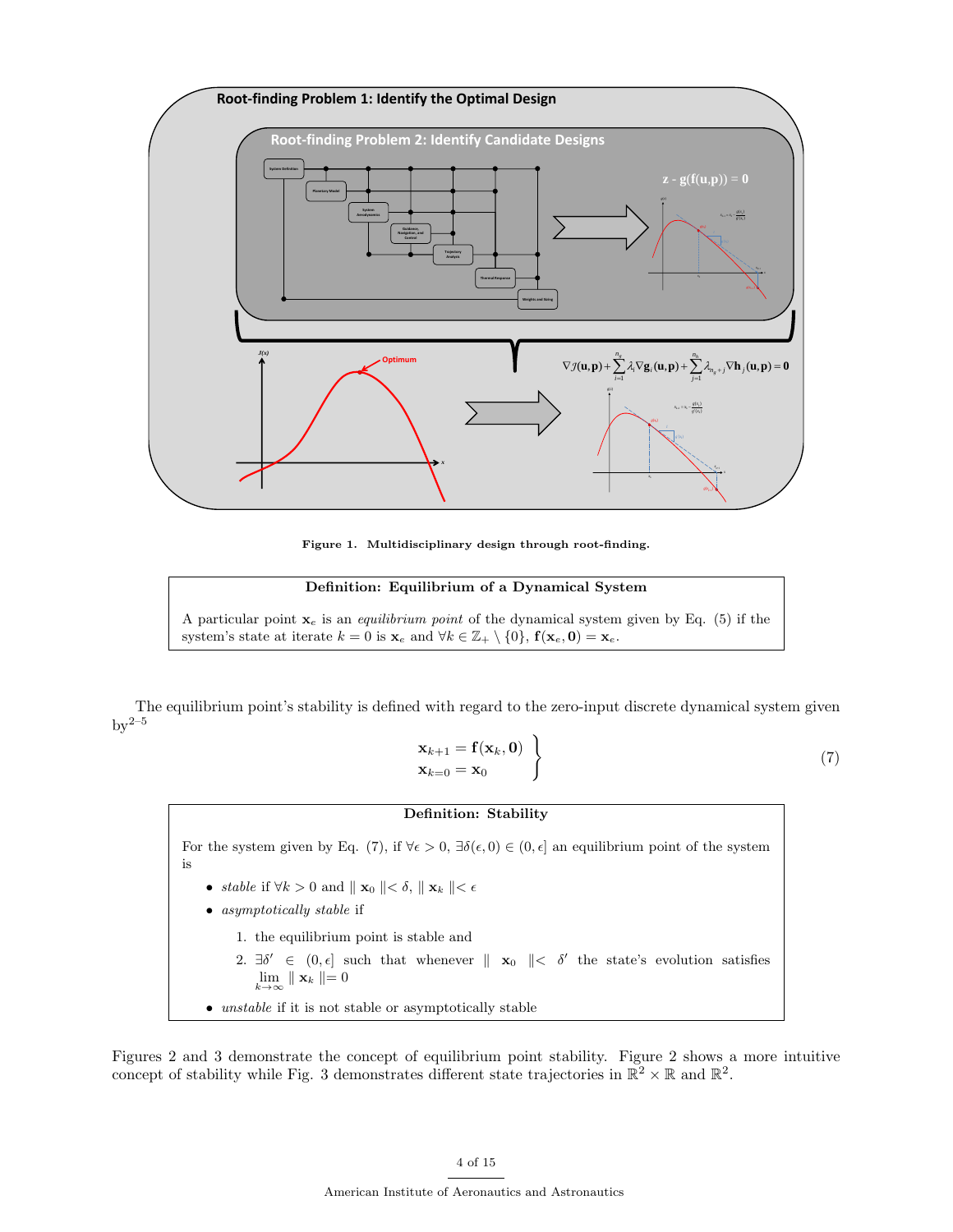

Figure 2. Visualization of the concept of stability.



Figure 3. Visualization of state trajectories in (a)  $\R^2 \times \R$  and (b)  $\R^2$  showing stability for a continuous dynamical system.

# III.A. Linear Stability Criterion

For discrete, linear systems, that is dynamical systems given by Eq. (6), the solution for the evolution of the state and the output is given by

$$
\mathbf{x}_k = \mathbf{\Phi}(k,0)\mathbf{x}_0 + \sum_{j=1}^k \mathbf{\Phi}(k,j)\mathbf{B}_{j-1}\mathbf{u}_{j-1}
$$
\n(8)

where  $\mathbf{\Phi}(k, j)$  is the discrete state transition matrix. This transition matrix is given by

$$
\mathbf{\Phi}(k,j) = \mathbf{A}^{k-j} \tag{9}
$$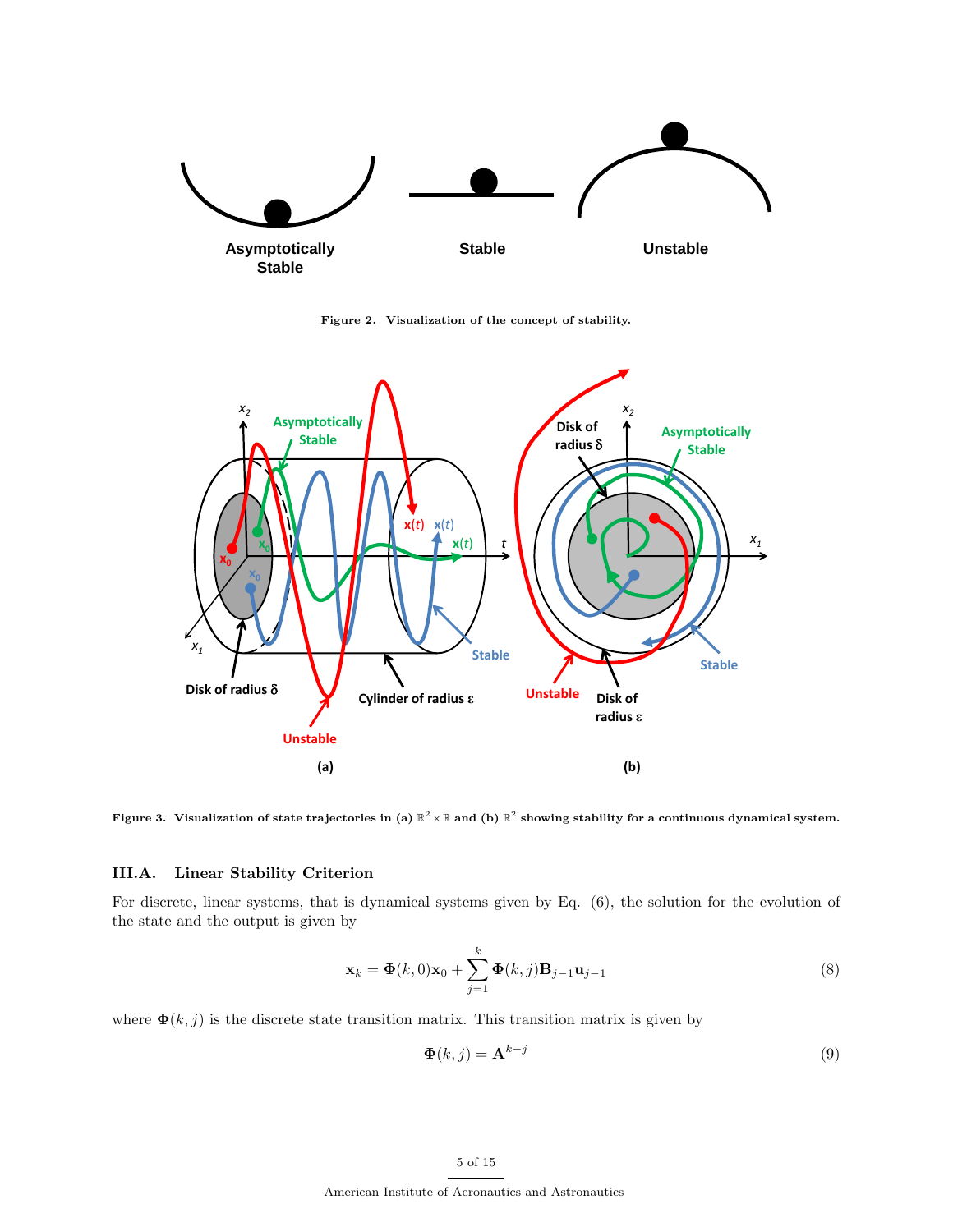in the case where  $\mathbf{A}_k = \mathbf{A} \ \forall k \in \mathbb{Z}_+$ , that is when  $\mathbf{A}$  is constant. Substituting Eq. (8) and Eq. (9) into Eq.  $(6)$  yields<sup>2</sup>

$$
\mathbf{x}_{k+1} = \mathbf{A}^{k+1} \mathbf{x}_0 + \sum_{j=1}^k \mathbf{A}^{k-j+1} \mathbf{B}_{j-1} \mathbf{u}_{j-1} + \mathbf{B}_k \mathbf{u}_k
$$
(10)

which is a relationship that depends on the initial condition and the control history. In the unforced case (*i.e.*,  $\mathbf{u}_k = \mathbf{0} \ \forall k \in \mathbb{Z}_+$ ) and by the Cayley-Hamilton theorem, the stability criterion can be identified. If  $\max_i |\lambda_i| > 1$  for any simple root of the characteristic equation

$$
\det(\mathbf{A} - \lambda \mathbf{I}) = 0 \tag{11}
$$

or max  $|\lambda_i| \geq 1$  for any repeated root of Eq. (11) then the system is unstable. This is because the Jordan i canonical form of **A** has terms terms that tend to infinity as the iteration proceeds (*i.e.*,  $\lim_{k\to\infty} \mathbf{V}^T \mathbf{A}^k \mathbf{V} = \infty$ since diagonal terms of  $V^TAV$  are greater than unity). Similarly, if  $\max_i |\lambda_i| \leq 1$  for any simple root or  $\max |\lambda_i| < 1$  for repeated roots of Eq. (11), then the iteration scheme is asymptotically stable.<sup>2,6,7</sup> More i rigorous proof of this concept is provided in Ref. 6.

## III.B. Lyapunov Stability

Stability of general dynamical systems, including the one formed for design, can be studied using Lyapunov stability theory. This theory lays the foundations to assess the stability characteristics of arbitrary designs and can be leveraged to give additional characteristics about the convergence properties of the design. For instance, it can be used to ascertain information regarding the convergence rate and what starting iteration values will lead to a converged design, for a given root-finding scheme.

Lyapunov stability theory is prevalent for continuous dynamical systems such as the autonomous system

$$
\dot{\mathbf{x}} = \mathbf{f}(\mathbf{x}), \quad \forall t \in [0, \infty)
$$
\n<sup>(12)</sup>

for which the origin is an equilibrium point, a Lyapunov function is a continuously differentiable map  $V:\mathbb{R}^n\rightarrow\mathbb{R}$  such that

1.  $V(\mathbf{x}) > 0$ ,  $\mathbf{x} \neq \mathbf{0}$ ,  $V(\mathbf{0}) = 0$ 2.  $\frac{d}{dt} (V(\mathbf{x}(t))) \leq 0, \quad \forall t \in [0, \infty)$ 

where  $\mathbf{x} : [0, \infty) \to \mathbb{R}^n$  is any solution of Eq. (12).<sup>4</sup> In fact, it has been applied to differential equations such as this since Lyapunov in 1892. However, its use in dynamical systems defined by difference equations, such as those used to converge and optimize designs, is less mature with the first treatment in the literature being attributed to Hahn in 1958.<sup>10</sup>

To begin the development of Lyapunov theory for discrete dynamical systems (such as those defined in design), consider the following definition of a Lyapunov function<sup>5,7, 10–12</sup>

#### Definition: Discrete Lyapunov Function

A mapping  $V : \mathbb{R}^n \to \mathbb{R}$  is a *Lyapunov function* for the zero-input autonomous, discrete dynamical system, Eq. (5), (i.e.,  $f(x_k, 0)$  at an equilibrium point  $x_e$  of f if there is an open neighborhood  $D$  at  $\mathbf{x}_e$  such that V is continuous on  $D$  and

- $V(\mathbf{x}) > 0 \ \forall \mathbf{x} \in \mathcal{D}, \ \mathbf{x} \neq \mathbf{x}_e, \ V(\mathbf{x}_e) = 0$
- $\Delta V = V(\mathbf{x}_{k+1}) V(\mathbf{x}_k) \leq 0$  whenever  $\mathbf{x}_k, \mathbf{x}_{k+1} \in \mathcal{D}$

With this definition, the following theorem can be presented.

Theorem 1 (Lyapunov's Direct Method for Discrete Dynamical Systems). Consider the following dynamical system

$$
\left.\begin{array}{l}\mathbf{x}_{k+1}=\mathbf{f}(\mathbf{x}_k),\quad \mathbf{x}_k\in\mathcal{S}\subseteq\mathcal{D}\\ \mathbf{f}(\mathbf{0})=\mathbf{0}\end{array}\right\}
$$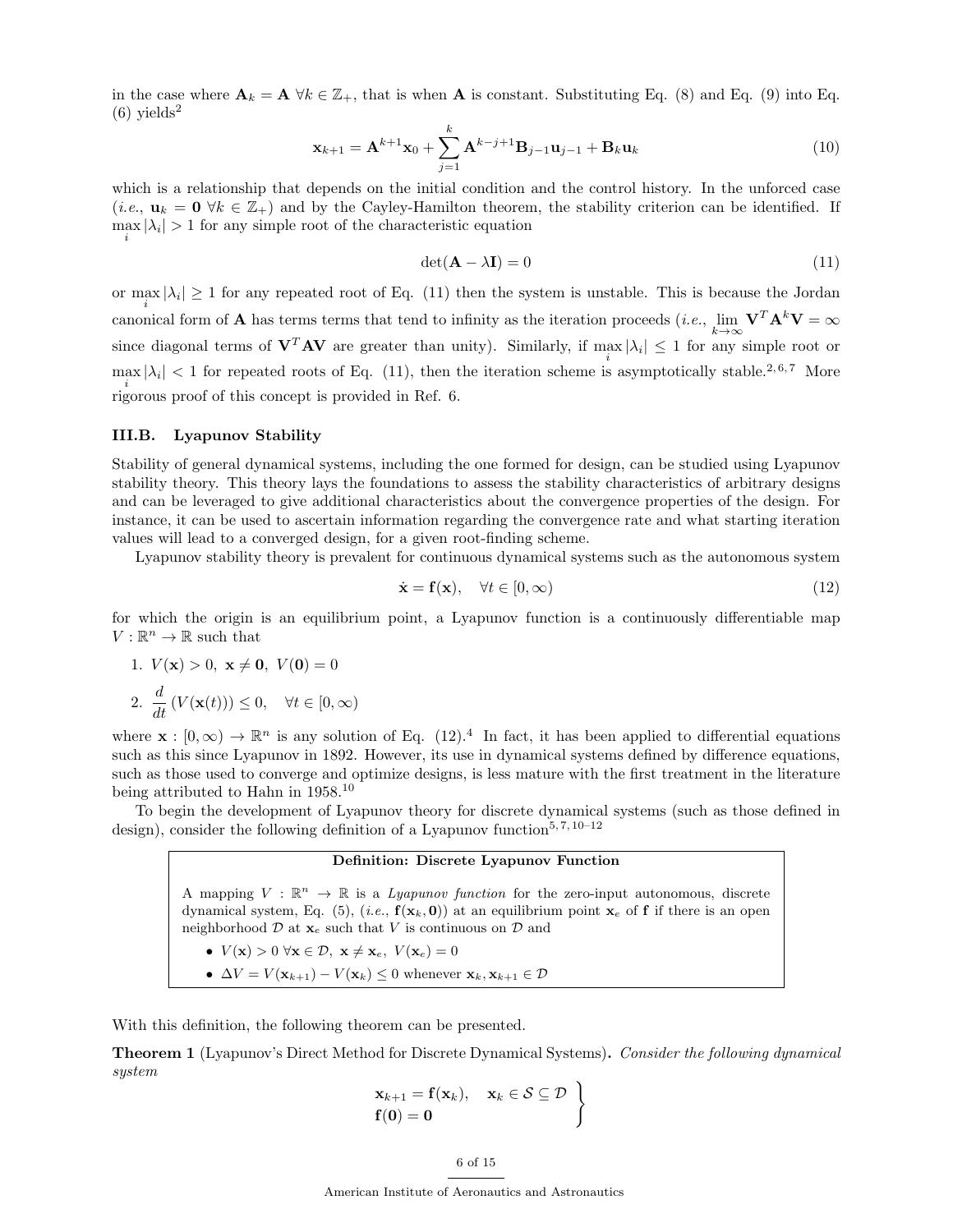where it is assumed that  $f: \mathbb{R}^n \to \mathbb{R}^n$  is continuous on an open neighborhood S of a fixed point  $x_e$  and that  $V: \mathbb{R}^n \to \mathbb{R}$  is a Lyapunov function for **f** at  $\mathbf{u}^*$ , then at  $\mathbf{u}^*$  the dynamics governed by **f** is stable. If, in addition,

$$
\Delta V = V(\mathbf{x}_{k+1}) - V(\mathbf{x}_k) < 0 \text{ whenever } \mathbf{x}, \mathbf{x}_{k+1} \in \mathcal{D} \text{ and } \mathbf{x}_k \neq \mathbf{x}_e
$$

then the trajectory governed by **f** is asymptotically stable at  $\mathbf{x}_e$ . If  $\mathcal{S} = \mathcal{D} = \mathbb{R}^n$  and

$$
V(\mathbf{x}_k) \to \infty \ \ as \ \| \ \mathbf{x}_k \ \| \to \infty,
$$

then the dynamics governed by **f** is globally asymptotically stable at  $\mathbf{x}_e$ .

The proof of this theorem is shown in the appendix.

A special case of a discrete dynamical system is that of a linear, discrete system with constant coefficients such as that shown in Eq. (6) with  $\mathbf{A}_k = \mathbf{A} \ \forall k \in \mathbb{Z}_+$ . The zero-input stability in this case can be investigated using a quadratic Lyapunov function of the form

$$
V(\mathbf{x}) = \mathbf{x}^T \mathbf{R} \mathbf{x} \tag{13}
$$

This form leads to

$$
\Delta V(\mathbf{x}) = V(\mathbf{x}_{k+1}) - V(\mathbf{x}_k) = \mathbf{x}^T \left( \mathbf{A}^T \mathbf{R} \mathbf{A} - \mathbf{R} \right) \mathbf{x} = -\mathbf{x}^T \mathbf{S} \mathbf{x}
$$
(14)

For any given  $S > 0$ , which is symmetric there is exactly one solution for a symmetric matrix **R** which is the solution of Stein's equation

$$
\mathbf{A}^T \mathbf{R} \mathbf{A} - \mathbf{R} = -\mathbf{S} \tag{15}
$$

provided that

$$
\lambda_i \neq \lambda_j \neq 1, \quad i = 1, 2, \cdots, n, \ j = 1, 2, \cdots, n
$$
\n
$$
(16)
$$

holds for all eigenvalues  $\lambda_i$  of **A**. Thus, if there is a solution, **R**, to Stein's equation, Eq. (15), then the linear system is globally asymptotically stable since  $\Delta V < 0$ ,  $\mathcal{S} = \mathcal{D} = \mathbb{R}^n$ , and  $V(\mathbf{x}_k) \to \infty$  as  $\|\mathbf{x}_k\| \to \infty$ . Note that this is equivalent to the results before (*i.e.*, if an **R** exists, this implies  $|\lambda_i| < 1$  for all eigenvalues).

## III.C. Summary of Stability Conditions

A summary of the conditions to achieve stability for both a general dynamical system (in terms of Lyapunov functions) and linear, constant coefficient systems (in terms of eigenvalue criterion) are listed in Table 1.

Table 1. Discrete dynamical system stability criterion.<sup>2, 6, 7</sup>

|                                | General System                                                                      | Linear Constant                               |
|--------------------------------|-------------------------------------------------------------------------------------|-----------------------------------------------|
| Classification                 | Criterion                                                                           | <b>System Criterion</b>                       |
| Unstable                       |                                                                                     | If $ \lambda_i  > 1$ for any simple root      |
|                                |                                                                                     | or $ \lambda_i  \geq 1$ for any repeated root |
| Stable                         | 1. $V(\mathbf{x}) > 0$                                                              | If $ \lambda_i  \leq 1$ for any simple root   |
|                                | 2. $\Delta V \leq 0$                                                                | and $ \lambda_i $ < 1 for all repeated roots  |
|                                | 1. $V(\mathbf{x}) > 0 \ \forall \mathbf{x} \neq \mathbf{0}$ and $V(\mathbf{0}) = 0$ |                                               |
| Asymptotically Stable          | 2. $\Delta V < 0 \ \forall \mathbf{x} \neq \mathbf{0}$                              |                                               |
|                                | (or $\Delta V \leq 0$ $\forall$ <b>x</b> and $\Delta V \neq 0$ for any              |                                               |
|                                | solution sequence $\{\mathbf x_k\}$                                                 | $ \lambda_i $ < 1 for all roots               |
|                                | 1. $V(\mathbf{x}) > 0 \ \forall \mathbf{x} \neq \mathbf{0}$ and $V(\mathbf{0}) = 0$ | (or $\exists \mathbf{R}$ that satisfies       |
|                                | 2. $\Delta V < 0 \ \forall \mathbf{x} \neq \mathbf{0}$                              | $A^T R A - R = -S$                            |
| Globally Asymptotically Stable | (or $\Delta V \leq 0$ $\forall$ <b>x</b> and $\Delta V \neq 0$ for any              | with $\mathbf{S} = \mathbf{S}^T > 0$          |
|                                | solution sequence $\{x_k\}$                                                         |                                               |
|                                | 3. $V(\mathbf{x}) \to \infty$ as $\ \mathbf{x}\  \to \infty$                        |                                               |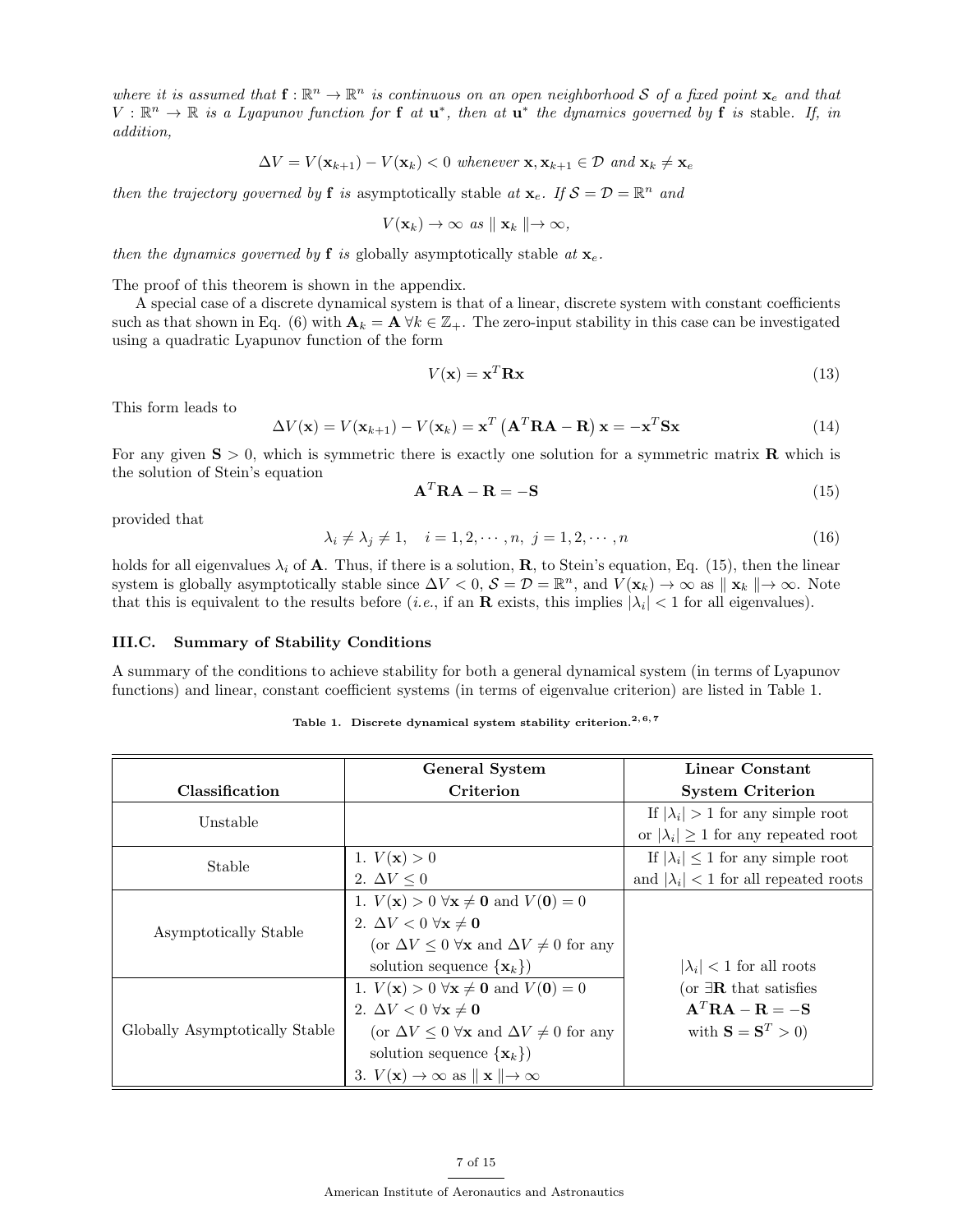## IV. Stability and Its Relation to Design Convergence

From the multidisciplinary design perspective, stability of the dynamical system gives information into the convergence characteristics of the design. Asymptotic stability implies that there is a limited region for which the design will converge whereas global asymptotic stability implies that the design will converge with enough iteration regardless of the design assumptions used to start the convergence procedure. If the dynamical system representing the multidisciplinary design is unstable or stable it implies that the design will not converge. This is an analogous to the requirement that a contraction mapping exist.

## V. Region of Attraction

The region of attraction to an equilibrium point  $x_e$  of Eq. (7) is the set

$$
\mathcal{A} = \{ \mathbf{x} : \mathbf{f}^k(\mathbf{x}) \to \mathbf{x}_e \text{ as } k \to \infty \}
$$

This can be more readily understood as the set of initial guesses that make the iteration scheme converge to a design. The following theorem helps in identifying this region of attraction<sup>13</sup>

**Theorem 2** (Region of Attraction). Assume that  $\phi : \mathbb{R}^n \to \mathbb{R}$  is continuous and satisfies

1.  $\phi(\mathbf{x}_e) = 0$ 2.  $\phi(\mathbf{x}), \mathbf{x} \neq \mathbf{x}_e$ 3.  $\phi(\mathbf{x}) > a$  for  $\|\mathbf{x} - \mathbf{x}_e\| > b$ 

where a and b are positive constants and  $\mathbf{x}_e$  is a fixed point of  $\mathbf{f} : \mathbb{R}^n \to \mathbb{R}^n$ . Assume also  $\exists w : \mathbb{R}^n \to \mathbb{R}$  is continuous at  $\mathbf{x}_e$  with

1.  $w(\mathbf{x}_e) = 0$ 2.  $w(\mathbf{x}) > 0$ ,  $\mathbf{x} \neq \mathbf{x}_e$ 3.  $w(\mathbf{f}(\mathbf{x})) - w(\mathbf{x}) = -\phi(\mathbf{x})(1 - w(\mathbf{x})) \ \forall \mathbf{x} \in \mathbb{R}^n$ 

Then  $A_0 = {\mathbf{x} : w(\mathbf{x}) < 1}$  is the region of attraction, A.

A function of the form  $\phi(\mathbf{x}) = c \|\mathbf{x} - \mathbf{x}_e\|^p$  satisfies the three required conditions for  $\phi$ . Therefore, the problem of finding the domain of attraction becomes a problem of finding the domain for  $w$  such that  $w(\mathbf{x}) < 1$ .

## VI. Seeking Lyapunov Functions

In general the search of a Lyapunov function  $V(\mathbf{x})$  is a difficult one, particularly for nonlinear systems for which the equations describing their evolution may not be known, as would likely be the case in design. However, several techniques exist for their search exist.<sup>3–7</sup> An emerging technique that is used in this work to identify Lyapunov functions is sum-of-squares decomposition. This technique is particularly applicable for polynomial dynamical systems (including Taylor series approximations) and achieves a Lyapunov function by factoring an nonlinear polynomial that is parameterized by unknown variables into a sum-of-squares. The resulting sum-of-squares polynomial positive definite and can be used to check the difference condition to find if iteration schema for the design is convergent.

## VI.A. Sum-of-squares Decomposition and Analysis

A multivariate polynomial,  $f(\mathbf{x}), \mathbf{x} \in \mathbb{R}^n$  is said to be a sum-of-squares if there exist polynomials  $f_1(\mathbf{x}),...$  $f_m(\mathbf{x})$  such that

$$
f(\mathbf{x}) = \sum_{i=1}^{m} f_i^2(\mathbf{x})
$$
\n(17)

This statement is equivalent to the following proposition.<sup>14</sup>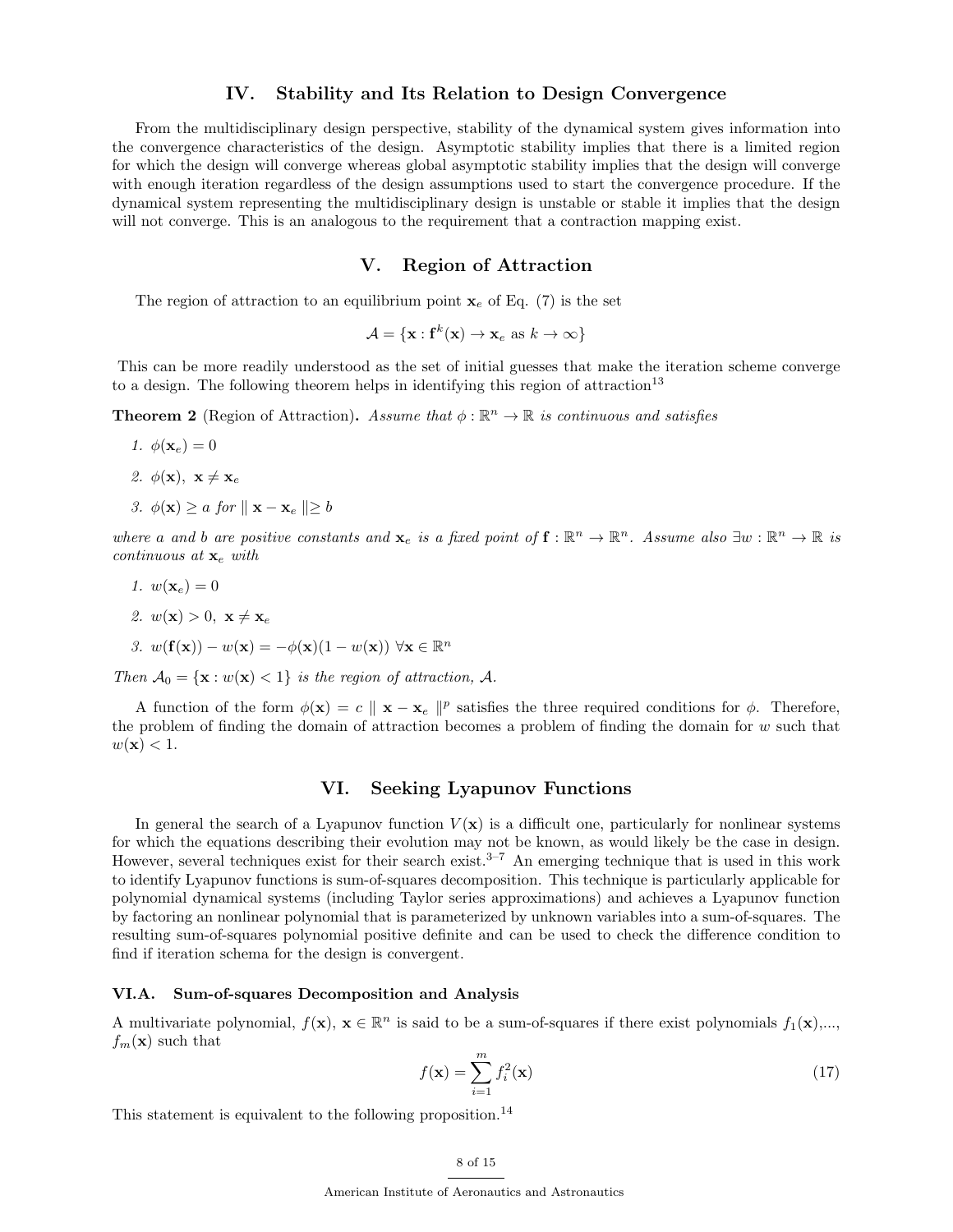**Proposition 1.** Let  $f(\mathbf{x})$  be a polynomial in  $\mathbf{x} \in \mathbb{R}^n$  of degree 2d. In addition, let  $\mathbf{z}(\mathbf{x})$  be a column vector whose entries are all monomials in  $x$  with degree no greater than d. Then  $f(x)$  is a sum-of-squares if and only if there exists a positive semi-definite matrix  $\mathbf Q$  such that

$$
f(\mathbf{x}) = \mathbf{z}^T(\mathbf{x})\mathbf{Q}\mathbf{z}(\mathbf{x})
$$
\n(18)

With this definition, it can be seen that a sum-of-squares decomposition can be found using semidefinite programming, to search for the Q matrix satisfying Eq. (18).

What is significant about sum-of-squares decomposition for design applications, is that it allows the search of a polynomial Lyapunov function  $V(\mathbf{x})$  (*i.e.*, the  $f(\mathbf{x})$ ) to have coefficients that are parameterized in terms of some other unknowns. A search for the coefficients that render the polynomial  $f(\mathbf{x})$  a sum-ofsquares can still be performed using semidefinite programming. For example, consider the construction of a Lyapunov function for a nonlinear system where the following procedure can be used:

1. Coefficients can be used to parameterize a set of candidate Lyapunov functions in an affine manner, that is it can determine a set  $\mathcal{V} = \{V(\mathbf{x}) : V(\mathbf{x}) = v_0(\mathbf{x}) + \sum_{i=1}^{m} \mathcal{V}(\mathbf{x})\}$  $i=1$  $c_i v_i(\mathbf{x})\},\$  where the  $v_i(\mathbf{x})\$ 's are monomials

in x.

2. Search for a function  $V(x) \in V$  which satisfies  $V(\mathbf{x}) - \phi(\mathbf{x})$  and  $-\frac{\partial V(\mathbf{x})}{\partial \phi(\mathbf{x})}$  $\frac{\partial}{\partial \mathbf{x}} f(\mathbf{x})$ , where  $\phi(\mathbf{x}) > 0$  using semidefinite programing

The semidefinite programming problem above determines the state dependent linear matrix inequalities (LMIs) that govern the problem which are resultants of solving the the following convex optimization problem

Minimize: 
$$
\sum_{i=1}^{m} a_i c_i
$$
  
\nSubject to:  $\mathbf{F}_0(\mathbf{x}) + \sum_{i=1}^{m} c_i \mathbf{F}_i(\mathbf{x}) \ge 0$   
\nBy varying:  $c_i$  (19)

where  $a_i \in \mathbb{R}$  are fixed coefficients,  $c_i \in \mathbb{R}$  are decision variables, and  $\mathbf{F}_i(\mathbf{x})$  are symmetric matrix functions of the indeterminate  $\mathbf{x} \in \mathbb{R}^n$ . When  $\mathbf{F}_i(\mathbf{x})$  are symmetric polynomial matrices in  $\mathbf{x}$  the computationally difficult problem of solving  $(19)$  is relaxed according to the following proposition<sup>14</sup>

**Proposition 2.** Let  $F(x)$  be an  $m \times m$  symmetric polynomial matrix of degree 2d in  $x \in \mathbb{R}^n$ . Furthermore, let  $\mathbf{Z}(\mathbf{x})$  be a column vector whose entries are all monomials in  $\mathbf{x}$  with degree no greater than d, and assume the following:

- (*i*)  $\mathbf{F}(\mathbf{x}) \geq 0 \quad \forall \mathbf{x} \in \mathbb{R}^n$
- (*ii*)  $\mathbf{v}^T \mathbf{F}(\mathbf{x}) \mathbf{v}$  is a sum of squares, with  $\mathbf{v} \in \mathbb{R}^m$
- (iii) There exists a positive semi-definite matrix **Q** such that  $\mathbf{v}^T \mathbf{F}(\mathbf{x}) \mathbf{v} = (\mathbf{v} \otimes \mathbf{Z}(\mathbf{x}))^T \mathbf{Q} (\mathbf{v} \otimes \mathbf{Z}(\mathbf{x}))$

Then 
$$
(i) \Leftarrow (ii)
$$
 and  $(ii) \Leftrightarrow (iii)$ 

This proposition is proven by Prajna *et al.* in Ref. 14. However, by applying Proposition 1, it is seen that the solution to the sum-of-squares optimization problem seen in Eq. (20) is also a solution to the state-dependent LMI problem, Eq. (19).

Minimize: 
$$
\sum_{i=1}^{m} a_i c_i
$$
  
\nSubject to: 
$$
\mathbf{v}^T \left( \mathbf{F}_0(\mathbf{x}) + \sum_{i=1}^{m} c_i \mathbf{F}_i(\mathbf{x}) \right) \mathbf{v}
$$
 is a sum-of-squares polynomial  
\nBy varying:  $c_i$  (20)

This relaxation of the LMI problem turns the relatively difficult computation problem associated with Eq. (19) to a relatively simple computational problem since semidefinite programming solvers are readily available on multiple platforms.<sup>15, 16</sup>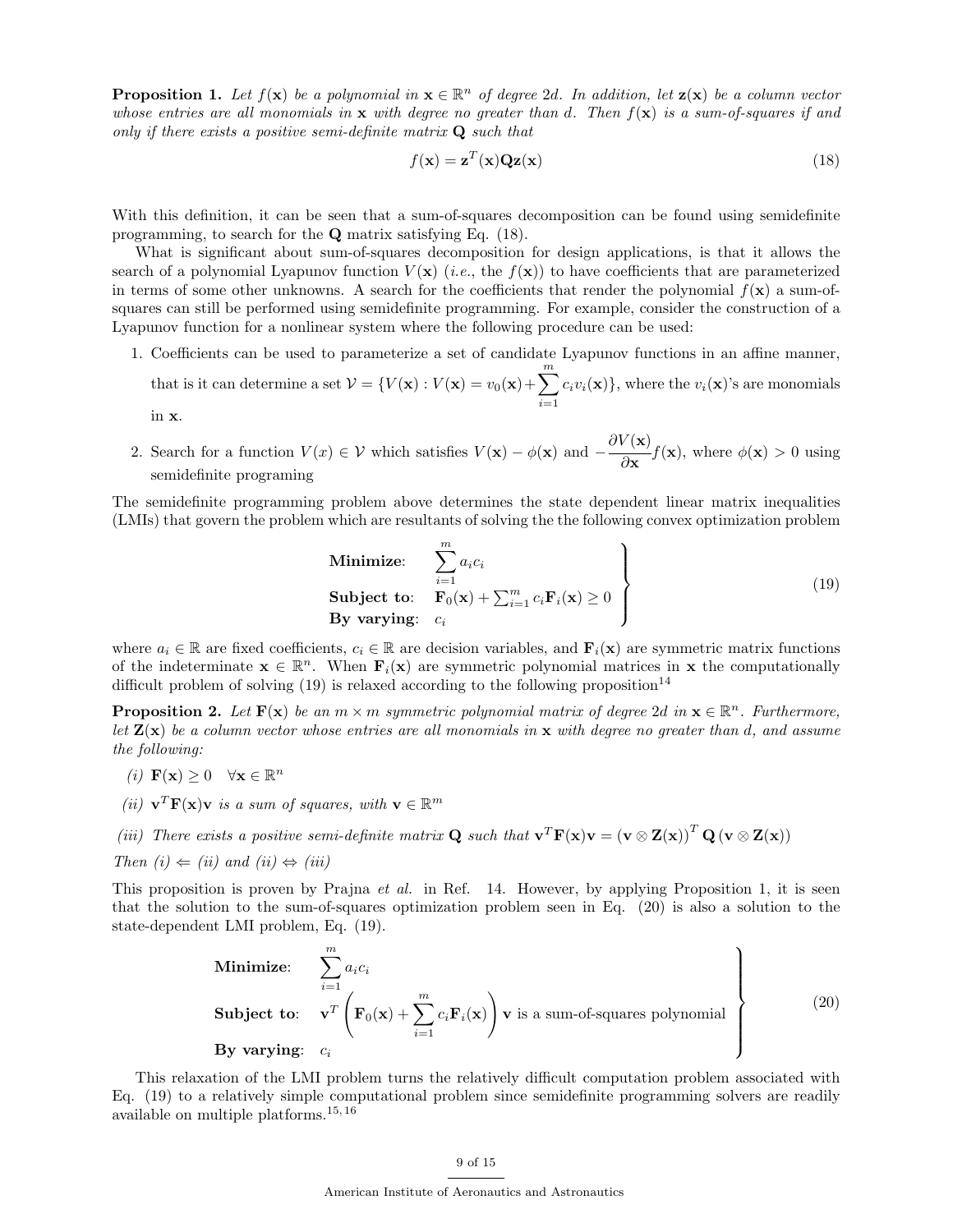## VII. Estimating the Rate of Convergence Based on Lyapunov-like Techniques

For a special case of asymptotically stable systems, the rate of convergence can be estimated—that of exponentially stable systems. The following lemma defines the basis of exponential stability for a discrete dynamical system

**Lemma 1.** For a system defined by Eq. (5) if there exists a function  $V(\mathbf{x})$  with  $V(\mathbf{0}) = 0$  such that

1.  $V(\mathbf{x}_k) > c\phi(||\mathbf{x}_k||)$ 

2. 
$$
\Delta V = V(\mathbf{x}_{k+1}) - V(\mathbf{x}_{k+1}) \leq M - \alpha V(\mathbf{x}_k)
$$

for some  $\phi \in \mathcal{K}$  and constants  $c > 0$ ,  $M \geq 0$ , and  $0 < \alpha < 1$  then

1. 
$$
c\phi(||\mathbf{x}_k||) \le V(\mathbf{x}_k) \le (1-\alpha)^k V(\mathbf{x}_0) + M \sum_{i=0}^{k-1} (1-\alpha)^i
$$

2. 
$$
\lim_{k \to \infty} \phi(\parallel \mathbf{x}_k \parallel) \leq \frac{M}{c\alpha}
$$

The proof of this lemma is found by application of a geometric series as shown in Ref. 17. The two conclusions of this lemma imply that the Lyapunov function provides a bound on how the state converges as a function of iterate and the ultimate bound of the state.

#### VII.A. Linear Designs

For the zero-input general linear system as defined by Eq. (6) the following theorem yields information regarding the exponential bounds of the design (*i.e.*, how fast the design converges)<sup>18</sup>

**Theorem 3** (Linear System Exponential Stability). The origin of Eq. (6) with  $\mathbf{u}_k = \mathbf{0} \ \forall k \in \mathbb{Z}_+$  is uniformly (exponentially) asymptotically stable if, and only if, there exists a sequence of nonsingular matrices  $\mathbf{W}_k \in$  $\mathbb{C}^{n \times n}$  and some matrix norm  $\|\cdot\|$ , with  $\|\mathbf{W}_k\|$  and  $\|\mathbf{W}_k^{-1}\|$  uniformly bounded, and  $\beta \triangleq \sup_k \{\beta_k\} < 1$ where  $\beta_k \triangleq \parallel \mathbf{W}_{k+1}\mathbf{A}_k\mathbf{W}_k^{-1} \parallel$ . In this case, given any initial state  $\mathbf{x}_0 \in \mathbb{R}^n$  and defining  $w \triangleq \sup_k \parallel \mathbf{W}_k^{-1} \parallel$ ,

 $\parallel \mathbf{x}_k \parallel \leq \beta^k w \parallel \mathbf{W}_0 \mathbf{x}_0 \parallel$ 

Proof of this theorem is found in Ref. 18. This theorem says that if the linear system describing the convergence of the design is transformed according to

$$
\boldsymbol{\zeta}_k = \mathbf{W}_k \mathbf{x}_k \tag{21}
$$

then

$$
\zeta_{k+1} = \Psi_k \zeta_k \tag{22}
$$

where  $\Psi_k \triangleq \mathbf{W}_{k+1}\mathbf{A}_k\mathbf{W}_k^{-1}$ . Due to the condition  $\beta_k < 1$ ,  $\|\Psi_k\| < 1$  and the transformed system is a contraction mapping.

The computation of the matrix  $\mathbf{W}_k$  for the case when  $\mathbf{A}_k = \mathbf{A} \ \forall k \in \mathbb{Z}_+$  is significantly more tractable and can be readily achieved by any of the following methods<sup>18</sup>

- 1. If **A** is diagonalizable,  $\mathbf{A} = \mathbf{V} \mathbf{D} \mathbf{V}^{-1}$  where  $\mathbf{D} \triangleq \text{diag}\{\lambda_i\}$ , then choosing  $\mathbf{W} = \mathbf{V}^{-1}$  and  $\|\cdot\|_2$  gives  $\beta = \lambda_{\text{max}}$ .
- 2. For any **A**, compute  $\mathbf{A} = \mathbf{U}^* \mathbf{R} \mathbf{U}$ , the Schur decomposition and set  $\mathbf{W} = \mathbf{\Gamma} \mathbf{U}$  where  $\mathbf{\Gamma} = \text{diag}\{1, \gamma, \gamma^2, \cdots, \gamma^{n-1}\}.$
- 3. Choose a positive definite Q and solve  $P A^T P A = Q$  to obtain a positive definite P. Compute the Cholesky factorization  $\mathbf{P} = \mathbf{W}^T \mathbf{W}$ .

Each of these provide a value of  $\beta$  which can be used as an absolute scale to describe how fast a design will converge as the norm of the of the state  $\|\mathbf{x}\|$  decreases by a factor proportional to  $\beta$  at each iterate.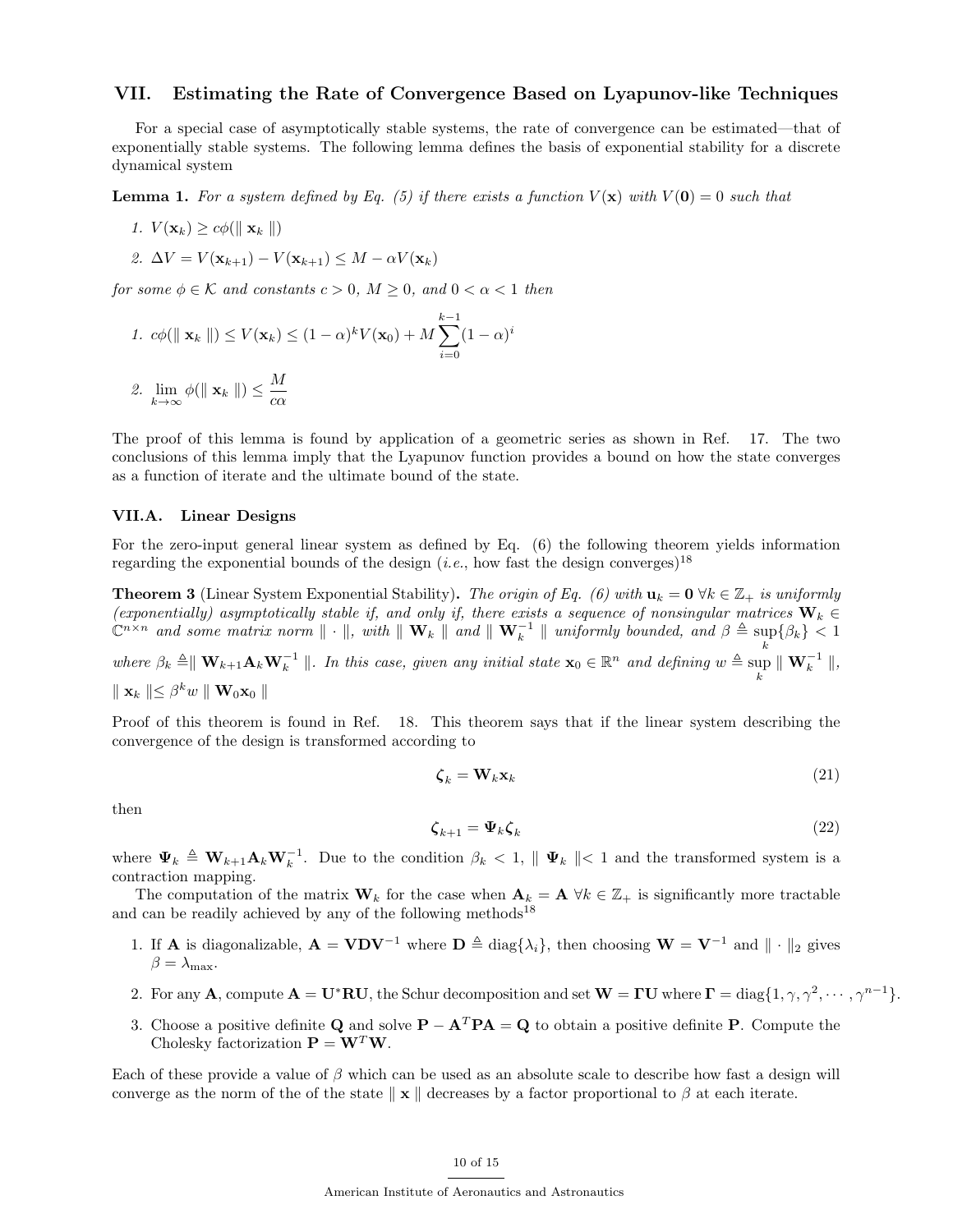## VII.B. Nonlinear Designs

The methods of linear systems can be extended to nonlinear designs, that is those designs whose iteration is described by Eq. (5). The following theorem provides a sufficient condition for exponential stability, a domain of exponential stability, and exponential bounds on the state.<sup>18</sup>

**Theorem 4** (Nonlinear System Exponential Stability). The origin of Eq. (5) with  $u_k = 0 \forall k \in \mathbb{Z}_+$  is exponentially asymptotically stable if there exists a nonsingular matrix  $\mathbf{W} \in \mathbb{C}^{n \times n}$  and some matrix norm  $\|\cdot\|$ , such that

$$
\beta \triangleq \sup_{k} \sup_{\mathbf{v} \in \Omega} \left| \left| \mathbf{W} \left[ \frac{\partial \mathbf{f}}{\partial \mathbf{x}}(\mathbf{v}) \right] \mathbf{W}^{-1} \right| \right| < 1
$$

for some open convex set  $\Omega \in \mathbb{R}^n$  with  $\mathbf{0} \in \Omega$ . There exists an open set  $\mathcal{X}_s \subseteq \Omega$  with  $\mathbf{0} \in \mathcal{X}_s$ , and  $\forall \mathbf{x}_0 \in \mathcal{X}_s$ ,  $\exists \beta_0 \in [0, \beta]$  such that  $\parallel \mathbf{x}_k \parallel \leq \beta_0^k \kappa(\mathbf{W}) \parallel \mathbf{x}_0 \parallel$ , and hence  $\mathcal{X}_s$  is a domain of exponential stability.

This is proven in Ref. 18. However, this theorem again provides a rate of convergence, provided the associated conditions are met. In this case, the rate of convergence is given as  $\beta_0$  as the magnitude of the initial state is reduced successively by this amount.

## VIII. Examples

## VIII.A. A Linear, Three Contributing Analysis System

Consider the linear, three CA system shown in Fig. 4 where each CA is scalar. In this case, it is desired to



Figure 4. Three contributing analysis multidisciplinary design.

find  $u_d \in \mathbb{R}$  that minimizes the summation of the CAs output while being within the unit cube centered at the origin. In other words

Minimize: 
$$
\mathcal{J} = y_1 + y_2 + y_3
$$
  
\nSubject to:  $y_1, y_2, y_3 \in [-1, 1]$   
\nBy varying:  $u_d$ 

The output of the CAs can be stated in the form of a linear system

$$
y_1 = \begin{pmatrix} 0 & B'_1 & C'_1 \end{pmatrix} \mathbf{y} + \begin{pmatrix} A'_1 \end{pmatrix} u_d + \begin{pmatrix} \mathbf{0} \end{pmatrix} \mathbf{u_p} + D'_1
$$

Similarly, for the second CA, the functional form is given by

$$
y_2 = \begin{pmatrix} A'_2 & 0 & B'_2 \end{pmatrix} \mathbf{y} + \begin{pmatrix} 0 \end{pmatrix} u_d + \begin{pmatrix} 0 \end{pmatrix} \mathbf{u_p} + C'_2
$$

and the third CA

$$
y_3 = \begin{pmatrix} A'_3 & B'_3 & 0 \end{pmatrix} \mathbf{y} + \begin{pmatrix} 0 \end{pmatrix} u_d + \begin{pmatrix} 0 \end{pmatrix} \mathbf{u_p} + C'_3
$$

Hence,

$$
\mathbf{A_1} = \begin{pmatrix} 0 & B_1' & C_1' \end{pmatrix} \quad \mathbf{B_1} = \begin{pmatrix} A_1' \end{pmatrix} \quad \mathbf{C_1} = \begin{pmatrix} \mathbf{0} \end{pmatrix} \quad \mathbf{d_1} = D_1'
$$

## 11 of 15

American Institute of Aeronautics and Astronautics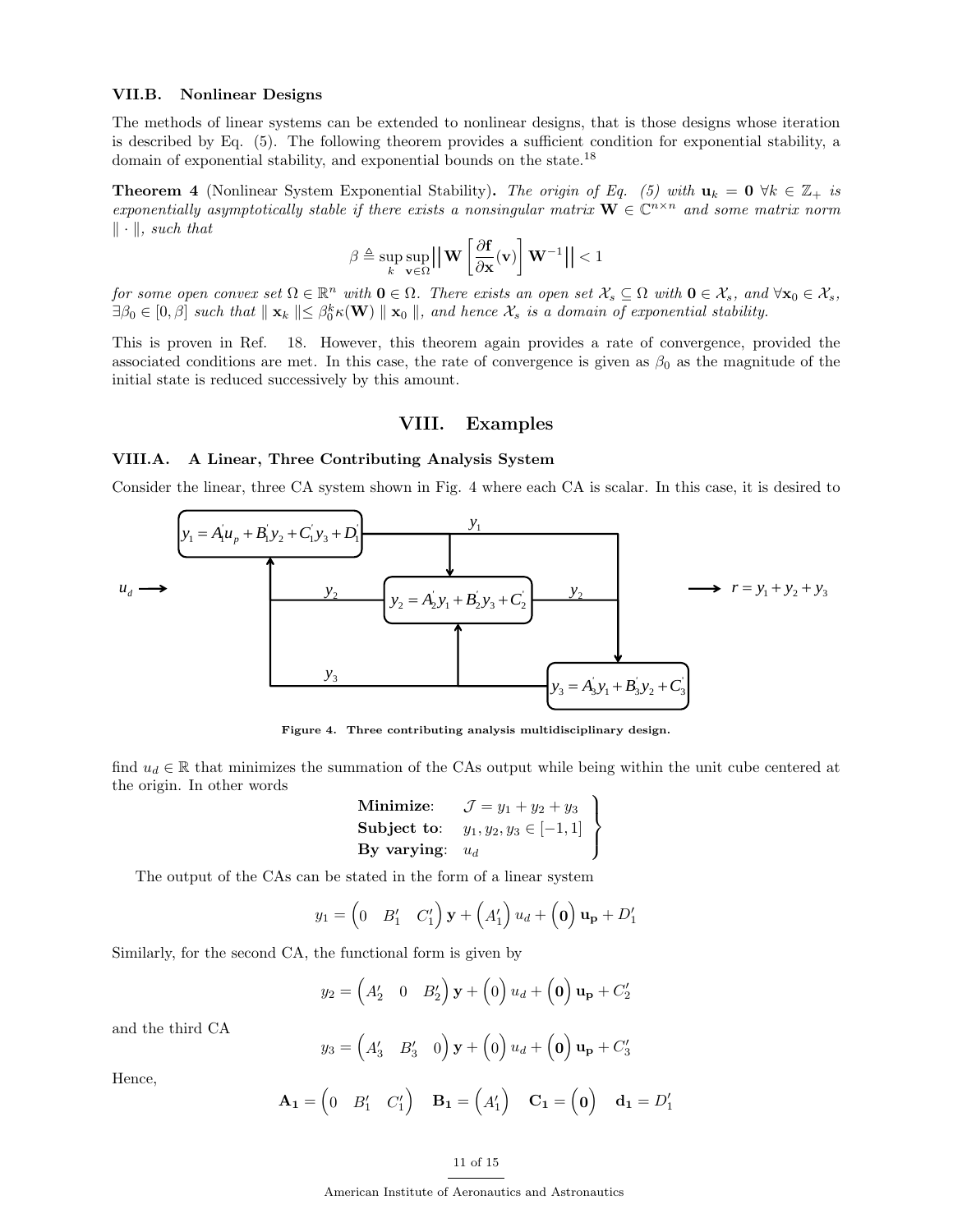$$
\mathbf{A_2} = \begin{pmatrix} A'_2 & 0 & B'_2 \end{pmatrix} \quad \mathbf{B_2} = \begin{pmatrix} 0 \end{pmatrix} \quad \mathbf{C_2} = \begin{pmatrix} 0 \end{pmatrix} \quad \mathbf{d_2} = C'_2
$$

$$
\mathbf{A_3} = \begin{pmatrix} A'_3 & B'_3 & 0 \end{pmatrix} \quad \mathbf{B_3} = \begin{pmatrix} 0 \end{pmatrix} \quad \mathbf{C_3} = \begin{pmatrix} 0 \end{pmatrix} \quad \mathbf{d_3} = C'_3
$$

The fixed-point iteration use to converge the design is defined by the relation

$$
\mathbf{y}_k = \mathbf{f}(\mathbf{y}_{k-1}), \quad \forall k \in \mathbb{Z}_+ \setminus \{0\} \tag{23}
$$

where  $f(y_{k-1})$  is the output value of the CAs on the  $k<sup>th</sup> - 1$  iteration. In terms of the linear equations developed the fixed-point iteration equations are

$$
\mathbf{y}_k = \mathbf{\Lambda} \mathbf{y}_{k-1} + \beta \mathbf{u}_\mathbf{d} + \gamma \mathbf{u}_\mathbf{p} + \delta \tag{24}
$$

For this example, the fixed-point iteration equations described in Eq. (24) are

$$
\Lambda = \begin{pmatrix} A_1 \\ A_2 \\ A_3 \end{pmatrix} = \begin{pmatrix} 0 & B'_1 & C'_1 \\ A'_2 & 0 & B'_2 \\ A'_3 & B'_3 & 0 \end{pmatrix}
$$

$$
\beta = \begin{pmatrix} B_1 \\ B_2 \\ B_3 \end{pmatrix} = \begin{pmatrix} A'_1 \\ 0 \\ 0 \end{pmatrix}
$$

$$
\gamma = \begin{pmatrix} C_1 \\ C_2 \\ C_3 \end{pmatrix} = \begin{pmatrix} 0 \\ 0 \\ 0 \end{pmatrix}
$$

$$
\delta = \begin{pmatrix} d_1 \\ d_2 \\ d_2 \end{pmatrix} = \begin{pmatrix} D'_1 \\ C'_2 \\ C'_3 \end{pmatrix}
$$

#### VIII.A.1. Design Results

The parameters used within the models for each of the cases examined are shown in Table 2 where the values without distributions are assumed to be deterministic.

Table 2. Parameters for the design of a three contributing analysis system.

| Parameter            | Case 1                                           | Case 2                                                                     |
|----------------------|--------------------------------------------------|----------------------------------------------------------------------------|
|                      | 1<br>1<br>0<br>$\theta$<br>1<br>1<br>1<br>1<br>0 | 1/3<br>1/3<br>$\theta$<br>1/3<br>1/3<br>0<br>$1/3$ $1/3$<br>$\overline{0}$ |
| $\boldsymbol{\beta}$ | 0<br>0                                           | L<br>0                                                                     |
|                      | 0<br>0<br>0                                      | 0<br>$\left($                                                              |
| $\delta$             | 0<br>0<br>0                                      | $\left( \right)$<br>ſ<br>U                                                 |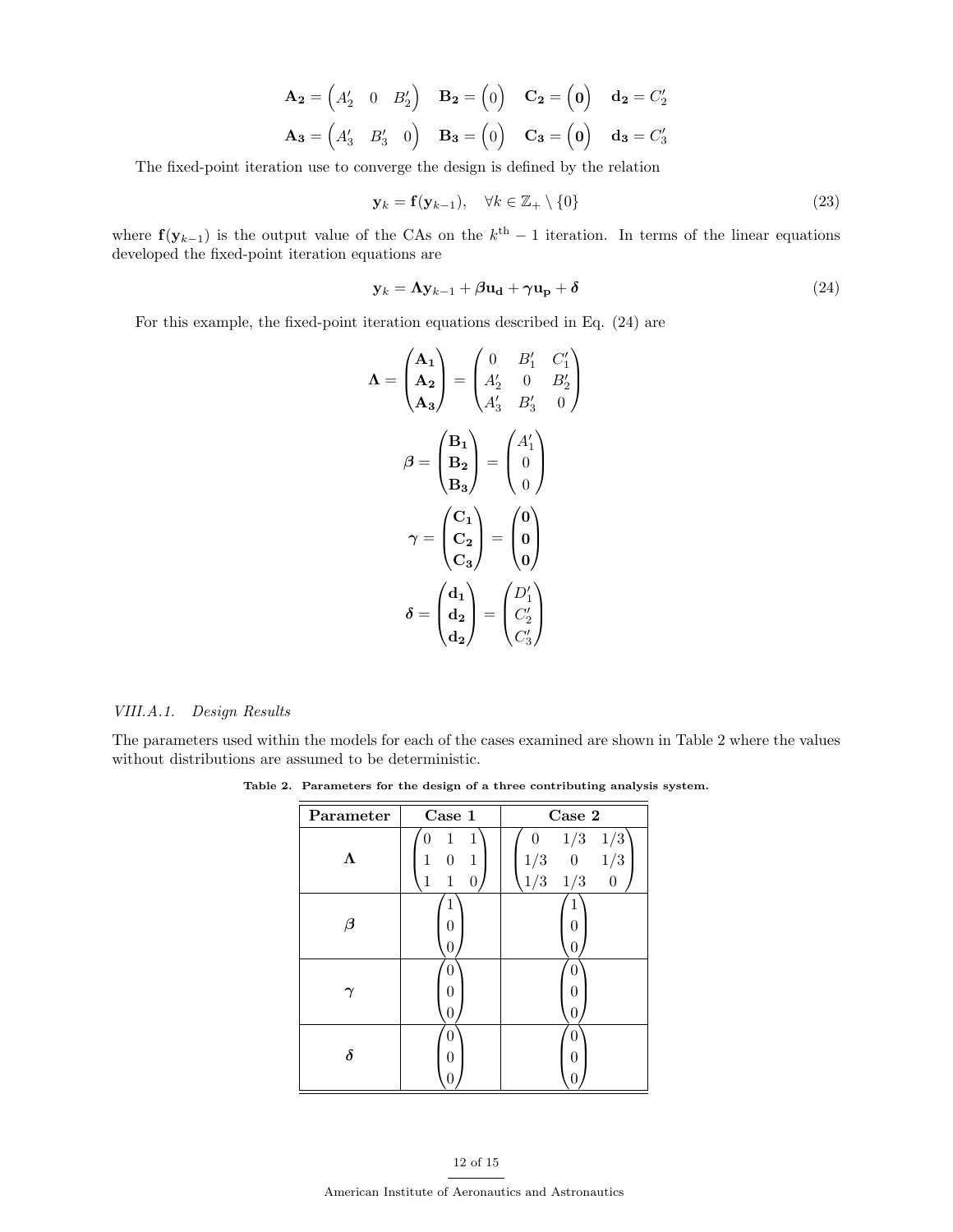## Case 1: Divergent Design

In the first case, the nominal eigenvalues of  $\Lambda$  are found to be

$$
\lambda = \{-1, -1, 2\}
$$

Hence, since  $|\lambda_{\max}| \ge 1 \ \forall \lambda_i, i \in \{1, 2, 3\}$  there is not a feasible design to be found with the iteration scheme. This is shown in Fig. 5(a) where the objective function value exponentially diverges. Despite fixed-point



Figure 5. Fixed-point iteration values for a (a) convergent design and (b) divergent design

iteration not being able to find a solution, a feasible design does exist. The feasible designs are characterized by the equation

$$
\mathbf{y} = \begin{pmatrix} 0 \\ -1/2 \\ -1/2 \end{pmatrix} u_d
$$

which implies that the optimum is found with  $u_d = 2$ . This example demonstrates the need for alternative iteration schemes to be investigated.

## Case 2: Convergent Design

In the second case, the nominal eigenvalues of  $\Lambda$  (see Table 2) are substantially different,

$$
\lambda = \{-1/3, -1/3, 2/3\}
$$

This implies that a feasible solution should be able to be found since  $|\lambda_{\text{max}}| = 2/3 \leq 1$ . This fact is demonstrated in Fig. 5(b) where the objective function value converges for an arbitrary value of  $u_d$ . The optimal design in his case is found to be when  $u_d = -2/3$ , which has an objective value  $r^* = -2$ .

#### VIII.B. A Nonlinear, Two Contributing Analysis System

Consider the multidisciplinary design with fixed-point iteration defined by

$$
y_{1,k+1} = \frac{1}{2}y_{1,k} + \frac{1}{2}y_{2,k}
$$
  
\n
$$
y_{2,k+1} = \alpha y_{1,k}^3 + \frac{1}{4}y_{2,k}
$$
\n(25)

With

$$
\mathbf{W} = \begin{pmatrix} 1 & 2 \\ 0 & 2 \end{pmatrix}
$$

and defining  $a \triangleq 24\alpha y_1^2$  it is shown that  $\beta < 1$  for  $a \in [-1.9, 1.4]$ , which shows the origin is exponentially asymptotically stable for any finite  $\alpha$ . With  $\alpha = -0.1$  the domain of attraction can be shown to be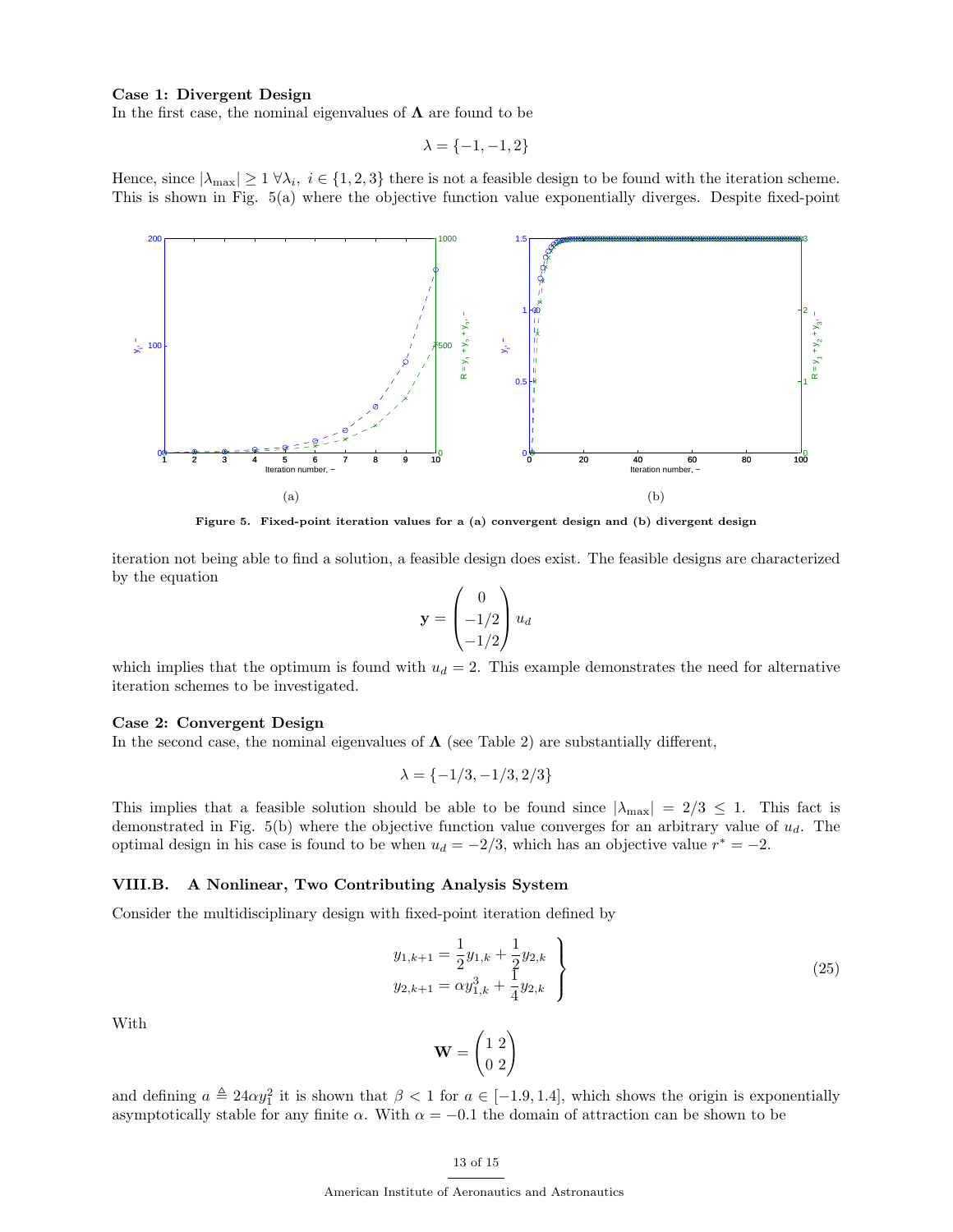$\mathcal{A} = \{y \mid -0.89 < y_1 < 0.89\}$  and with  $V(y) = ||\mathbf{W}y||_2$  it can be shown that  $\mathcal{X}_s = \{y | V(y) < 0.63\} \subset \mathcal{A}$ . If  $||y_0||_2 < 0.2$  then  $y_0 \in \mathcal{X}_s$  then  $\beta_0 = 0.56$  allows the bound on convergence to be shown as  $||\mathbf{y}_k||_2 < 0.9(0.56)^k$ . Note that other choices of norms or **W** could yield different values.

## IX. Conclusions

This work has shown the applicability of dynamical system theory to the convergence of multidisciplinary designs. In particular, the stability of the dynamical systems describing the convergence of the design was examined with specific criterion given in terms of general method using Lyapunov theory and more tractable methods for specific functional cases. Asymptotic stability of the dynamical system implies that the multidisciplinary design will converge. For linear systems, the instability of the system implies that the system will not converge for the choice of root-finding schemes. A method to estimate the domain of attraction, that is the range of initial guesses which will cause the design to converge, was discussed as was an innovative method to find Lyapunov functions for discrete dynamical systems. Finally, the rate of convergence for the iteration was discussed for exponentially stable iteration schemes with specific criterion given for linear and nonlinear designs.

## Appendix

This appendix contains the proofs for the theorems presented throughout this work.

#### Lyapunov's Direct Method

The following proof for Lyapunov's direct method follows that outlined in Refs. 10 and 11.

*Proof: Lyapunov's Direct Method for Discrete Dynamical Systems.* Choose  $r_0 > 0$  such that  $\{x_k : ||x_k - x_{\epsilon}|| \le r_0\} \subset \mathcal{S} \cap \mathcal{D}$ . By the continuity of f there is an  $r_1 \le r_0$  such that  $||f(x_k) - x_{\epsilon}|| \le r_0$ whenever  $\Vert \mathbf{x}_k - \mathbf{x}_e \Vert \leq r_1$ . Now let  $\epsilon > 0$  be given and assume, without loss of generality, that  $\epsilon \leq r_1$ . Then choose  $\delta \in (0, \epsilon)$  so that  $\Vert \mathbf{x}_k - \mathbf{x}_e \Vert \leq \delta$  implies that

$$
V(\mathbf{x}_k) < \phi(\epsilon) \equiv \min \{ V(\mathbf{x}_k) : \epsilon \leq ||\mathbf{x}_k - \mathbf{x}_e|| \leq r_0 \}
$$

This can be achieved using the continuity of V and the fact that  $V(\mathbf{x}_k)$  is positive definite. Now suppose there is some  $\mathbf{x}_0$  such that  $\|\mathbf{x}_0 - \mathbf{x}_e\| \leq \delta$  but  $\|\mathbf{x}_{k+1} - \mathbf{x}_e\| > \epsilon$  for some k. Assume that this is the first such k; thus  $\|\mathbf{x}_i - \mathbf{x}_e\| \leq \epsilon \leq r_1, i = 1, 2, \cdots, k$ . Then  $\|\mathbf{f}(\mathbf{x}_k) - \mathbf{x}_e\| \leq r_0$  so that  $V(\mathbf{f}(\mathbf{x}_k))$  is well-defined and  $V(\mathbf{f}(\mathbf{x}_k)) \geq \phi(\epsilon)$ . But by the definition of a Lyapunov function

$$
V(\mathbf{x}_{k+1}) \leq V(\mathbf{x}_k) \leq \cdots \leq V(\mathbf{x}_0) < \phi(\epsilon)
$$

This is a contradiction and stability is proved.

For asymptotic stability, it suffices to consider any sequence  $\{x_k\} \subset \{x_k : ||x_k - x_{\epsilon}|| \leq \epsilon\}$  and show that  $\mathbf{x}_k \to \mathbf{x}_e$  as  $k \to \infty$ , and for this it suffices to show that if  $\hat{\mathbf{x}}$  is any limit point of  $\{\mathbf{x}_k\}$ , then  $\hat{\mathbf{x}} = \mathbf{x}_e$ . Suppose not, then the mapping

$$
r(\mathbf{x}_k) = \frac{V(\mathbf{f}(\mathbf{x}_k))}{V(\mathbf{x}_k)}
$$

is well-defined and continuous in some open neighborhood  $S_0$  of  $\hat{\mathbf{x}}$  and since  $\Delta V < 0$ ,  $r(\hat{\mathbf{x}}) < 1$ . Hence, for a given  $\alpha \in (r(\hat{\mathbf{x}}), 1)$ , there is a  $\delta > 0$  such that  $r(\mathbf{x}_k) \leq \alpha$  whenever  $\|\mathbf{x}_k - \hat{\mathbf{x}}\| \leq \delta$ . Therefore, for sufficiently large  $k_i$ , the subsequence converging to  $\hat{\mathbf{x}}$  satisfies

$$
V(\mathbf{x}_{k_i+1}) = V(\mathbf{f}(\mathbf{x}_{k_i+1})) \leq \alpha V(\mathbf{x}_{k_i}) \leq \cdots \leq \alpha V(\mathbf{x}_{k_{i-1}+1}) \leq \cdots \leq \alpha^i V(\mathbf{x}_0)
$$

so that  $V(\mathbf{x}_{k_i}) \to 0$  as  $i \to \infty$ . But the continuity of V implies that  $V(\hat{\mathbf{x}}) = 0$ , and because the Lyapunov function is positive definite,  $\hat{\mathbf{x}} = \mathbf{x}_e$  proving asymptotic stability.

For global asymptotic stability, note that for any  $x_0$ , the radial unboundedness of the Lyapunov function guarantees that  $\{x_k\}$  is bounded otherwise there would be a subsequence  $\{x_{k_i}\}$  such that  $\|x_{k_i} - x_e\| \to \infty$ as  $i \to \infty$  and hence  $V(\mathbf{x}_{k_i}) \to \infty$  as  $i \to \infty$ . This contradicts the monotone decreasing behavior of  $V(\mathbf{x}_k)$ required by  $\Delta V < 0$ . It now follows precisely as in the case of asymptotic stability that  $\mathbf{x}_k \to \mathbf{x}_e$  as  $k \to \infty$ proving global asymptotic stability.  $\Box$